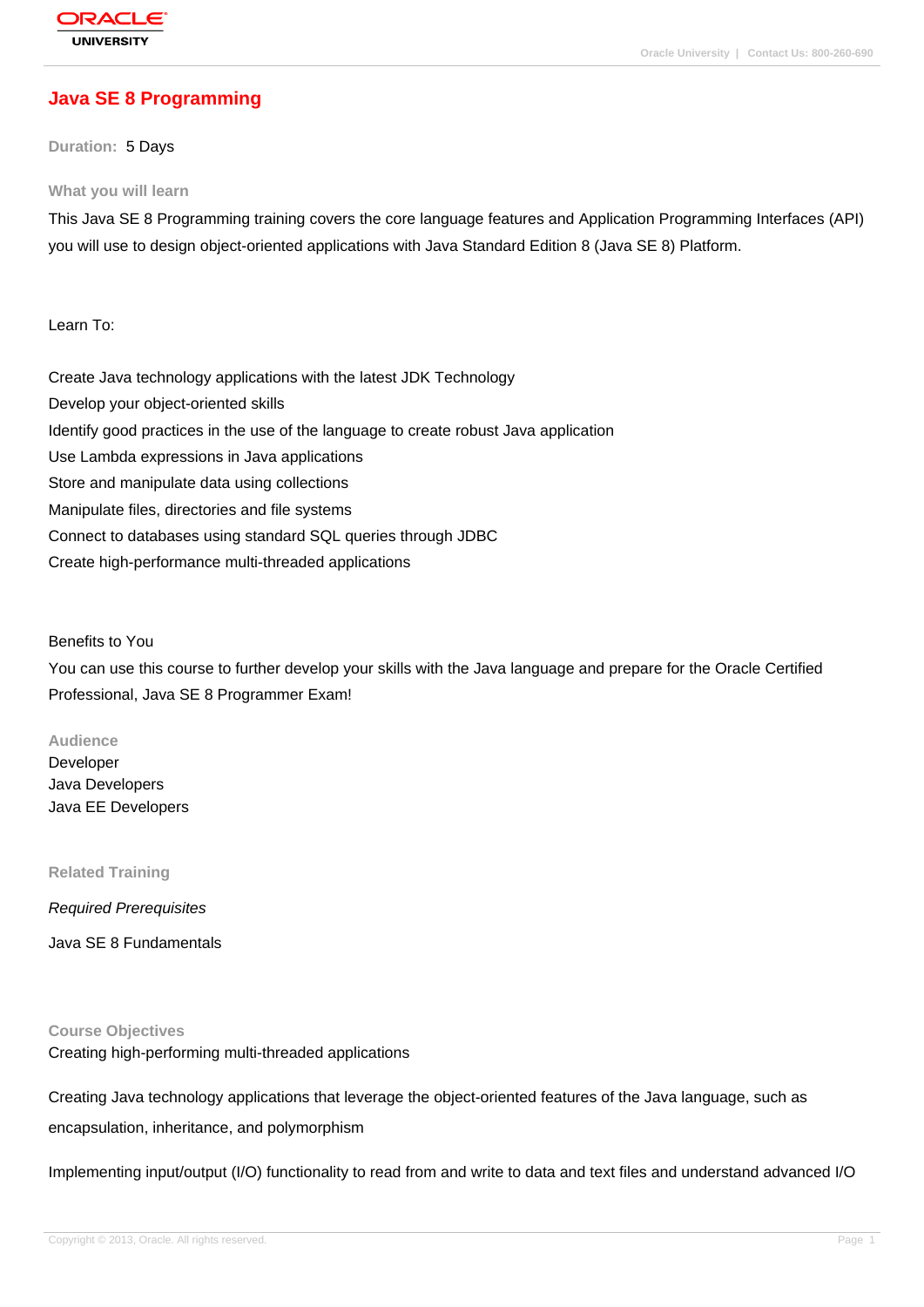#### streams

Executing a Java technology application from the command line

Manipulating files, directories and file systems using the JDK NIO.2 specification

Creating applications that use the Java Collections framework

Performing multiple operations on database tables, including creating, reading, updating and deleting using both JDBC

and JPA technology

Searching and filter collections using Lambda Expressions

Implementing error-handling techniques using exception handling

Using Lambda Expression concurrency features

### **Course Topics**

#### **Java Platform Overview**

Defining how the Java language achieves platform independence Differentiating between the Java ME, Java SE, and Java EE Platforms Evaluating Java libraries, middle-ware, and database options Defining how the Java language continues to evolve

#### **Java Syntax and Class Review**

Creating simple Java classes Creating primitive variables Using operators Creating and manipulate strings Using if-else and switch statements Iterating with loops: while,do-while,for,enhanced for Creating arrays Using Java fields, constructors, and methods

### **Encapsulation and Subclassing**

Using encapsulation in Java class design Modeling business problems using Java classes Making classes immutable Creating and use Java subclasses Overloading methods

### **Overriding Methods, Polymorphism, and Static Classes**

Using access levels: private, protected, default, and public. Overriding methods Using virtual method invocation Using varargs to specify variable arguments Using the instanceof operator to compare object types Using upward and downward casts Modeling business problems by using the static keyword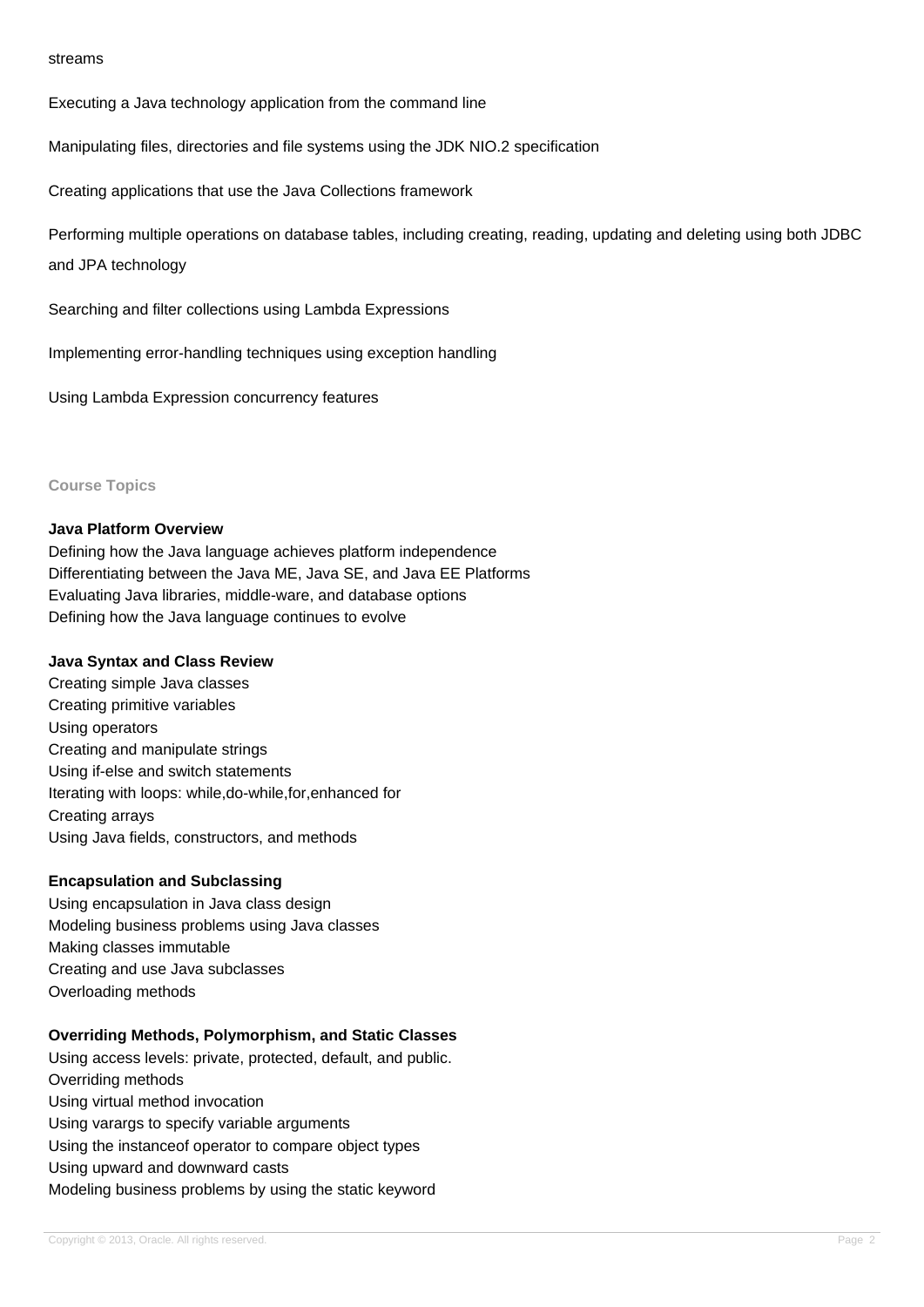Implementing the singleton design pattern

## **Abstract and Nested Classes**

Designing general-purpose base classes by using abstract classes Constructing abstract Java classes and subclasses Applying final keyword in Java Distinguish between top-level and nested classes

## **Interfaces and Lambda Expressions**

Defining a Java interface Choosing between interface inheritance and class inheritance Extending an interface Defaulting methods Anonymous inner classes Defining a Lambda Expression

## **Collections and Generics**

Creating a custom generic class Using the type inference diamond to create an object Creating a collection by using generics Implementing an ArrayList Implementing a TreeSet Implementing a HashMap Implementing a Deque Ordering collections

## **Collections Streams, and Filters**

Describing the Builder pattern Iterating through a collection using lambda syntax Describing the Stream interface Filtering a collection using lambda expressions Calling an existing method using a method reference Chaining multiple methods together Defining pipelines in terms of lambdas and collections

## **Lambda Built-in Functional Interfaces**

Listing the built-in interfaces included in java.util.function Core interfaces - Predicate, Consumer, Function, Supplier Using primitive versions of base interfaces Using binary versions of base interfaces

## **Lambda Operations**

Extracting data from an object using map Describing the types of stream operations Describing the Optional class Describing lazy processing Sorting a stream Saving results to a collection using the collect method Grouping and partition data using the Collectors class

## **Exceptions and Assertions**

Defining the purpose of Java exceptions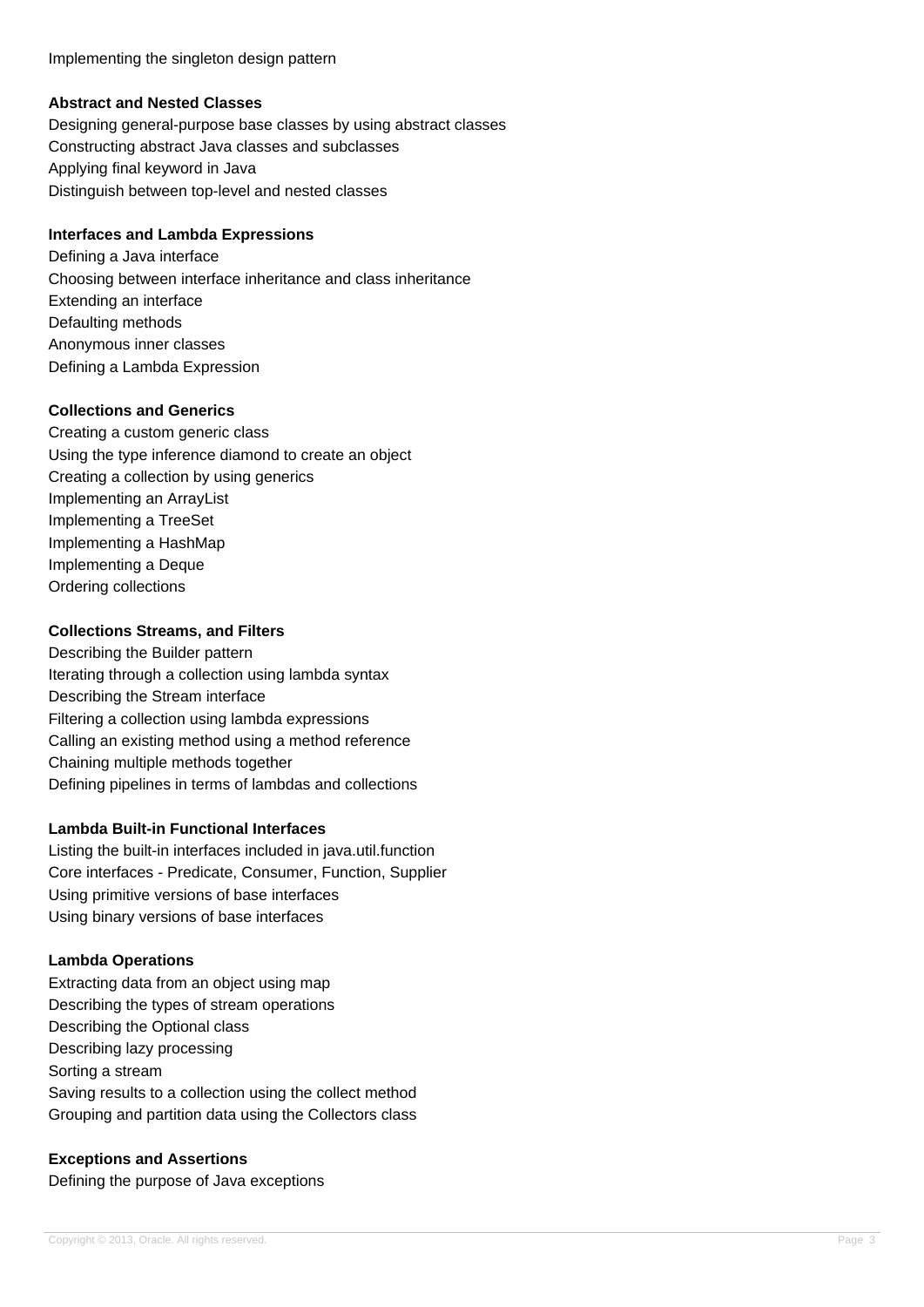Using the try and throw statements Using the catch, multi-catch, and finally clauses Autoclose resources with a try-with-resources statement Recognizing common exception classes and categories Creating custom exceptions Testing invariants by using assertions

### **Java Date/Time API**

Creating and manage date-based events Creating and manage time-based events Combining date and time into a single object Working with dates and times across time zones Managing changes resulting from daylight savings Defining and create timestamps, periods and durations Applying formatting to local and zoned dates and times

## **I/O Fundamentals**

Describing the basics of input and output in Java Read and write data from the console Using streams to read and write files Writing and read objects using serialization

## **File I/O (NIO.2)**

Using the Path interface to operate on file and directory paths Using the Files class to check, delete, copy, or move a file or directory Using Stream API with NIO2

## **Concurrency**

Describing operating system task scheduling Creating worker threads using Runnable and Callable Using an ExecutorService to concurrently execute tasks Identifying potential threading problems Using synchronized and concurrent atomic to manage atomicity Using monitor locks to control the order of thread execution Using the java.util.concurrent collections

### **The Fork-Join Framework**

Parallelism The need for Fork-Join Work stealing RecursiveTask RecursiveTask

## **Parallel Streams**

Reviewing the key characteristics of streams Describing how to make a stream pipeline execute in parallel List the key assumptions needed to use a parallel pipeline Defining reduction Describing why reduction requires an associative function Calculating a value using reduce Describing the process for decomposing and then merging work Listing the key performance considerations for parallel streams